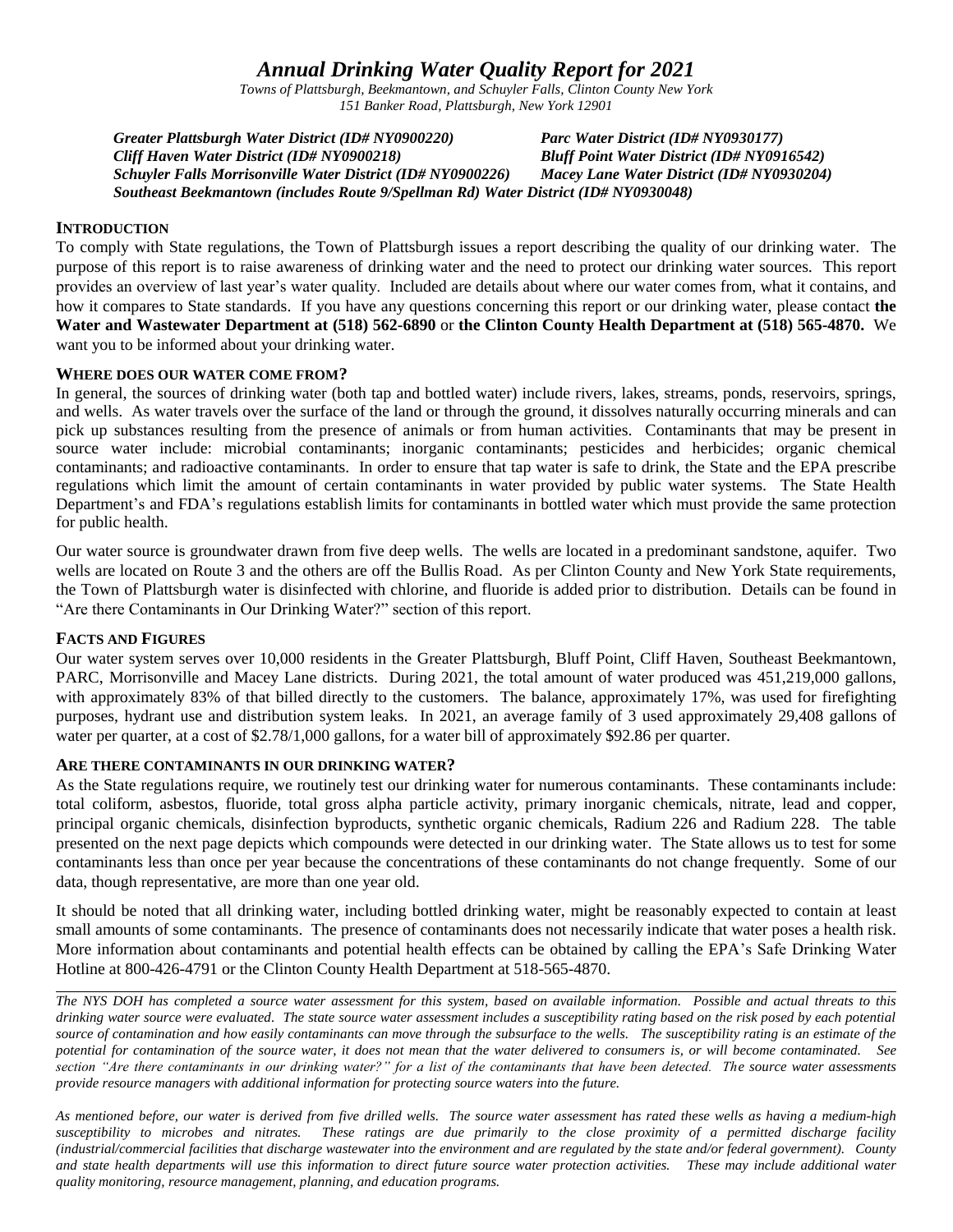# **This table shows the results of our monitoring for the period of January 1 to December 31, 2021.**

| <b>TEST RESULTS</b>                         |                  |               |               |                               |                |                |              |                                                                               |  |  |
|---------------------------------------------|------------------|---------------|---------------|-------------------------------|----------------|----------------|--------------|-------------------------------------------------------------------------------|--|--|
| Contaminant                                 | <b>Violation</b> | <b>Sample</b> | <b>Result</b> | Range                         | Unit           | <b>MCLG</b>    | $\bf MCL$    | <b>Likely Source</b>                                                          |  |  |
|                                             | Y/N              | Date          |               | Detected/RAA                  | <b>Measure</b> |                |              | of Contamination                                                              |  |  |
| <b>Disinfection Byproducts</b>              |                  |               |               |                               |                |                |              |                                                                               |  |  |
| <b>Total Trihalomethanes</b>                |                  |               |               |                               | ug/l           |                | 80           |                                                                               |  |  |
| (TTHM)                                      | ${\bf N}$        |               |               |                               |                |                |              |                                                                               |  |  |
| Greater Plattsburgh                         | N                | 7/14/21       | 2.9           |                               |                |                |              |                                                                               |  |  |
| Macey Lane                                  | N                | 7/9/19        | 2.5           |                               |                |                |              |                                                                               |  |  |
| Southeast Beekmantown                       | N                | 8/19/20       | 4.8           |                               |                |                |              | By-product of drinking water                                                  |  |  |
| <b>PARC</b>                                 | N                | 8/19/20       | 1.1           |                               |                | NA             |              | chlorination needed to kill                                                   |  |  |
| <b>Bluff Point</b>                          | $\mathbf N$      | 8/19/20       | 5.4           |                               |                |                |              | harmful organisms.                                                            |  |  |
| Cliff Haven                                 | N                | 8/3/21        | 3.0           |                               |                |                |              |                                                                               |  |  |
| <b>Total Haloacetic Acids</b>               |                  |               |               |                               |                |                |              |                                                                               |  |  |
| (TTHM)                                      |                  |               |               |                               | ug/l           |                | 60           |                                                                               |  |  |
| Cliff Haven                                 | N                | 08/03/21      | 1.1           |                               |                |                |              |                                                                               |  |  |
|                                             |                  |               |               | <b>Inorganic Contaminants</b> |                |                |              |                                                                               |  |  |
| Fluoride $(a)$<br>Greater Plattsburgh       | N                | Monthly       | 0.4           | $0.2 - 0.6$                   | mg/1           | $\overline{4}$ | 2.2          | Water additive that promotes<br>strong teeth; Erosion of natural<br>deposits. |  |  |
| <b>Nitrate</b>                              |                  |               |               |                               |                |                |              | Runoff from fertilizer; Leaching                                              |  |  |
| Greater Plattsburgh                         | N                | 3/9/21        | 0.20          |                               | mg/1           | 10<br>10       |              | from septic tanks, sewage;<br>Erosion of natural deposits.                    |  |  |
| Lead $(c)$                                  |                  |               |               |                               |                |                |              |                                                                               |  |  |
| Cliff Haven $(d)$ – 90 <sup>th</sup> % (14) | N                | 6/4/19        | 0.0024        | $< 0.001 - 0.003$             |                |                |              |                                                                               |  |  |
| Morrisonville (Schuyler Falls) $(d)$        | N                | 6/4/19        | 0.001         | $< 0.001 - 0.0013$            |                |                |              | Corrosion of household                                                        |  |  |
| $-90^{th}\%$ (15)                           |                  |               |               |                               | mg/l           | <b>NA</b>      | $AL = 0.015$ | plumbing systems; Erosion of                                                  |  |  |
| Macey Lane $(b)$ – 90th % (7)               | $\mathbf N$      | 6/8/21        | 0.001         | $< 0.001 - 0.0019$            |                |                |              | natural deposits.                                                             |  |  |
| PARC $(b)$ – 90 <sup>th</sup> % (5)         | N                | 6/8/21        | 0.0014        | $< 0.001 - 0.0020$            |                |                |              |                                                                               |  |  |
| GPA $(b)$ – 90 <sup>th</sup> % (31)         | ${\bf N}$        | 6/8/21        | 0.0014        | $< 0.001 - 0.0027$            |                |                |              |                                                                               |  |  |
| Copper $(c)$                                |                  |               |               |                               |                |                |              |                                                                               |  |  |
| Cliff Haven $(d)$ – 90 <sup>th</sup> % (14) | ${\bf N}$        | 6/4/19        | 0.16          | $0.038 - 0.18$                |                |                |              |                                                                               |  |  |
| Morrisonville (Schuyler Falls) $(d)$        | N                | 6/4/19        | 0.23          | $0.025 - 0.4$                 |                |                |              | Corrosion of household                                                        |  |  |
| $-90$ <sup>th %</sup> (15)                  |                  |               |               |                               | mg/L           | 1.3            | $AL=1.3$     | plumbing systems; Erosion of                                                  |  |  |
| Macey Lane $(b)$ – 90th % (7)               | ${\bf N}$        | 6/8/21        | 0.087         | $0.023 - 0.12$                |                |                |              | natural deposits.                                                             |  |  |
| PARC( $b$ ) – 90 <sup>th</sup> % (5)        | N                | 6/8/21        | 0.28          | $0.10 - 0.28$                 |                |                |              |                                                                               |  |  |
| GPA $(b)$ – 90 <sup>th</sup> % (37)         | ${\bf N}$        | 6/8/21        | 0.12          | $< 0.02 - 0.13$               |                |                |              |                                                                               |  |  |
| <b>Synthetic Organic Contaminants</b>       |                  |               |               |                               |                |                |              |                                                                               |  |  |
| Perfluorooctanoic Acid                      |                  |               |               |                               |                |                |              | Released into the                                                             |  |  |
| (PFOA) GPA (a)                              |                  |               |               |                               |                |                |              | environment from                                                              |  |  |
| Well 6                                      | ${\bf N}$        | Quarterly     | 1.9           | $ND-2.93$                     | ng/l           | <b>NA</b>      | 10           | widespread use in                                                             |  |  |
|                                             |                  |               |               |                               |                |                |              | commercial and industrial                                                     |  |  |
| Well 7                                      | N                |               | 0.86          | $ND-2.85$                     |                |                |              | applications.                                                                 |  |  |

#### **NOTES:**

*a.* The result is the average for the year 2021.

*b.* The action levels for lead and copper were not exceeded at the test sites.

*c*. The result represents the 90<sup>th</sup> percentile of the sites tested. A percentile is a value on a scale of 100 that indicates the percent of a distribution that is equal to or below it. The 90<sup>th</sup> percentile is equal to or greater than 90% of the lead and/or copper values detected in our water system

*d.* The State allows us to monitor for some contaminants less than once per year because the concentrations of these contaminants do not change frequently. Some of our data, though representative, are more than a year old.

#### **DEFINITIONS:**

*Maximum Contaminant Level* **(**MCL): The highest level of a contaminant that allowed in drinking water. MCLs are set as close to the MCLGs as feasible. *Maximum Contaminant Level Goal* (MCLG): The level of a contaminant in drinking water below which there is no known or expected risk to health. MCLGs allow for a margin of safety.

*Maximum Residual Disinfectant Level* (MRDL): The highest level of a disinfectant allowed in drinking water. There is convincing evidence that addition of a disinfectant is necessary for control of microbial contaminants.

*Maximum Residual Disinfectant Level Goal* (MRDLG): The level of a drinking water disinfectant below which there is no known or expected risk to health. MRDLGs do not reflect the benefits of the use of disinfectants to control microbial contamination.

*Action Level* **(**AL): The concentration of a contaminant, which, if exceeded, triggers treatment or other requirements, which a water system must follow.

*Treatment Technique* (TT): A required process intended to reduce the level of a contaminant in drinking water.

*Non-Detects* (ND): Laboratory analysis indicates that the constituent is not present.

*Milligrams per liter* (mg/l): Corresponds to one part of liquid in one million parts of liquid (parts per million - ppm).

*Micrograms per liter* (ug/l): Corresponds to one part of liquid in one billion parts of liquid (parts per billion - ppb).

*Picocuries per liter* (pCi/L): A measure of the radioactivity in water.

*RAA:* Running annual average

**BRL**: Below reportable level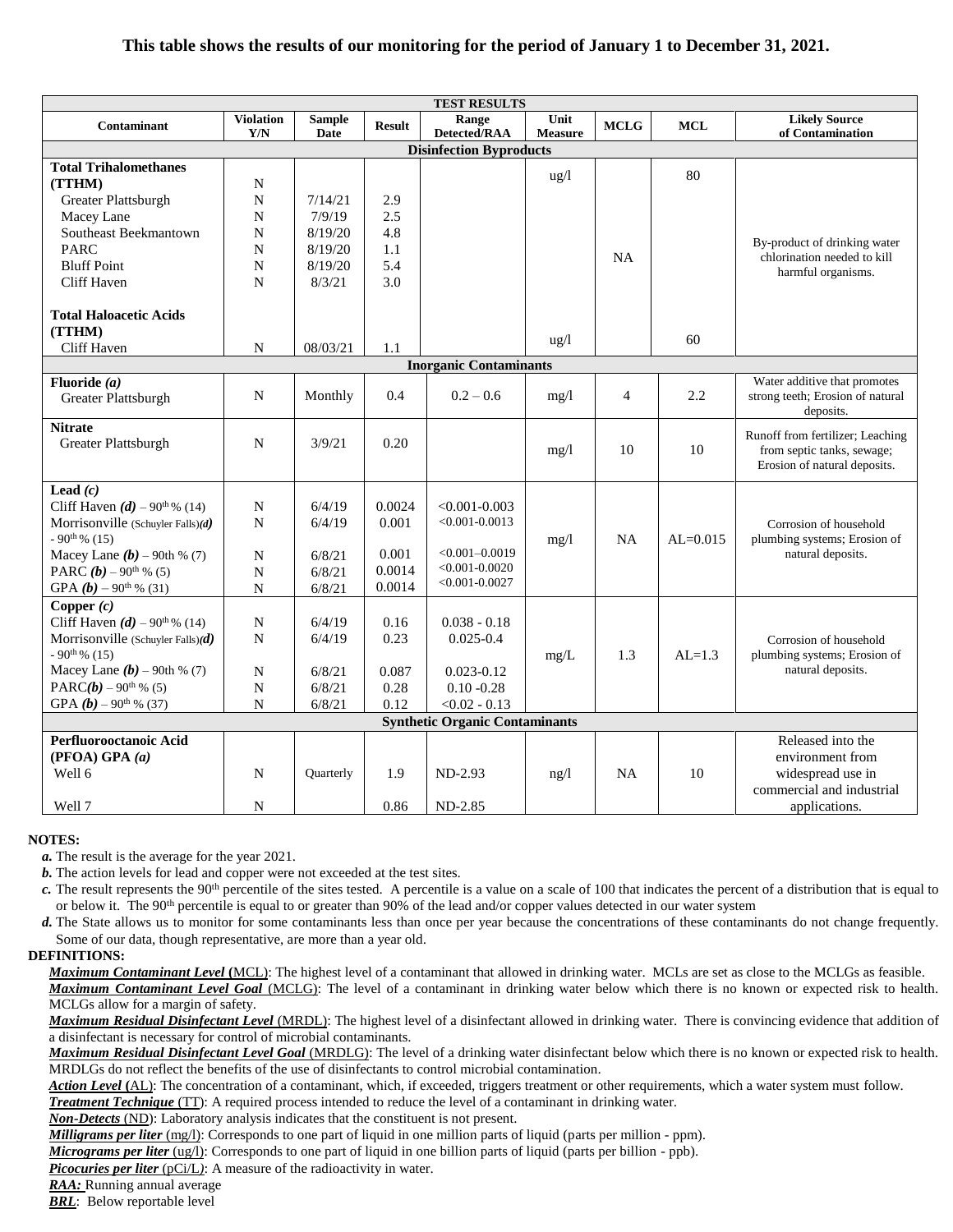### **WHAT DOES THIS INFORMATION MEAN?**

Water quality for the Greater Plattsburgh Water District has always been of exceptional quality. Water quality of all wells meets current Health Department requirements. The Town collects ten monthly samples in Greater Plattsburgh, two in Morrisonville, one in each Southeast Beekmantown, Bluff Point and Cliff Haven for total coliform and E. coli analysis. In addition, one quarterly sample is collected from PARC and Macey Lane. We have learned through our testing that some contaminants have been detected; however, these contaminants were detected below the level allowed by the State.

*If present, an elevated level of lead can cause serious health problems, especially for pregnant women and young children. Lead in drinking water is primarily from materials and components associated with the service lines and home plumbing. The Town of Plattsburgh is responsible for providing high quality drinking water, but cannot control the variety of materials used in plumbing components. When your water has been sitting for several hours, you can minimize the potential for lead exposure by flushing your*  tap for up to 2 minutes before using the water for drinking and cooking. If you are concerned about lead in your water, you may wish *to have your water tested. Information on lead in drinking water, testing methods and steps you can take to minimize exposure is available from the Safe Drinking Water Hotline or at [http://www.epa.gov/safewater/lead.](http://www.epa.gov/safewater/lead)*

# **IS OUR WATER SYSTEM MEETING OTHER RULES THAT GOVERN OPERATIONS?**

We are required to monitor our drinking water for specific contaminants on a regular basis. Results of regular monitoring are an indicator of whether or not our drinking water meets health standards. Our system was in compliance with applicable State drinking water operating, monitoring and reporting requirements.

In this reporting period, the Greater Plattsburgh Water District experienced incidents requiring "Boil Water" notices. None of these incidents were a result of system contamination, but were issued as precautions due to system leaks, breaks or pressure reductions. The dates and reasons for these notifications are as follows:

|                | 02/17/2021 | Water line break        | Follow up samples negative | <b>GPA</b>      |
|----------------|------------|-------------------------|----------------------------|-----------------|
| $\mathfrak{D}$ | 04/05/2021 | Water line break        | Follow up samples negative | <b>PARC</b>     |
| 3              | 04/22/2021 | Water line break        | Follow up samples negative | <b>PARC</b>     |
| 4              | 05/11/2021 | Water line break        | Follow up samples negative | <b>GPA</b>      |
| 5              | 05/16/2021 | Water line break        | Follow up samples negative | Cliff Haven     |
| 6              | 05/17/2021 | Water line break        | Follow up samples negative | <b>PARC</b>     |
| $\mathcal{I}$  | 05/26/2021 | Water line break        | Follow up samples negative | <b>PARC</b>     |
| 8              | 06/09/2021 | Water line break        | Follow up samples negative | Morrisonville   |
| 9              | 06/15/2021 | Hydrant Removal         | Follow up samples negative | <b>GPA</b>      |
| 10             | 06/16/2021 | Water line break        | Follow up samples negative | Cliff Haven     |
| 11             | 06/16/2021 | Maintenance/Drain Tower | Follow up samples negative | Bluff           |
| 12             | 06/21/2021 | Water line break        | Follow up samples negative | <b>GPA</b>      |
| 13             | 07/01/2021 | Water line break        | Follow up samples negative | Cumberland Head |

# **DO I NEED TO TAKE SPECIAL PRECAUTIONS?**

Some people may be more vulnerable to disease causing microorganisms or pathogens in drinking water than the general population. Immuno-compromised persons such as persons with cancer undergoing chemotherapy, persons who have undergone organ transplants, people with HIV/AIDS or other immune system disorders, some elderly, and infants can be particularly at risk from infections. These people should seek advice from their health care provider about their drinking water. EPA/CDC guidelines on appropriate means to lessen the risk of infection by Cryptosporidium, Giardia and other microbial pathogens are available from the Safe Drinking Water Hotline at 800-426-4791.

*Our system is one of the many drinking water systems in New York State that provides drinking water with a controlled, low level of fluoride for consumer dental health protection. According to the United States Centers for Disease Control, fluoride is very effective in preventing cavities when present in drinking water at an optimal level of 0.7 mg/l. To ensure that the fluoride supplement in your water provides optimal dental protection, the State Department of Health requires that we monitor fluoride levels on a daily basis. During 2021, monitoring results showed fluoride levels well below the 2.2 mg/l MCL for fluoride.*

# **WATER CONSERVATION**

Local Law No. 2 of Section 87.31 amended in 1991 provides steps for water conservation/drought procedures for emergency situations. The following recommendations can help conserve, which will reduce treatment and pumping costs:

- $\checkmark$  Check faucets, pipes and toilets for leaks and repair them. Leaks may use thousands of gallons of water each year;
- $\checkmark$  Use your automatic dishwasher and washing machine with full loads;
- $\checkmark$  Avoid unnecessary car washing, when doing so, do not leave water running; and
- $\checkmark$  Keep a bottle of water in the refrigerator rather than running water until it is cold.
- $\checkmark$  The installation of a lawn irrigation system requires that an acceptable backflow device be installed;